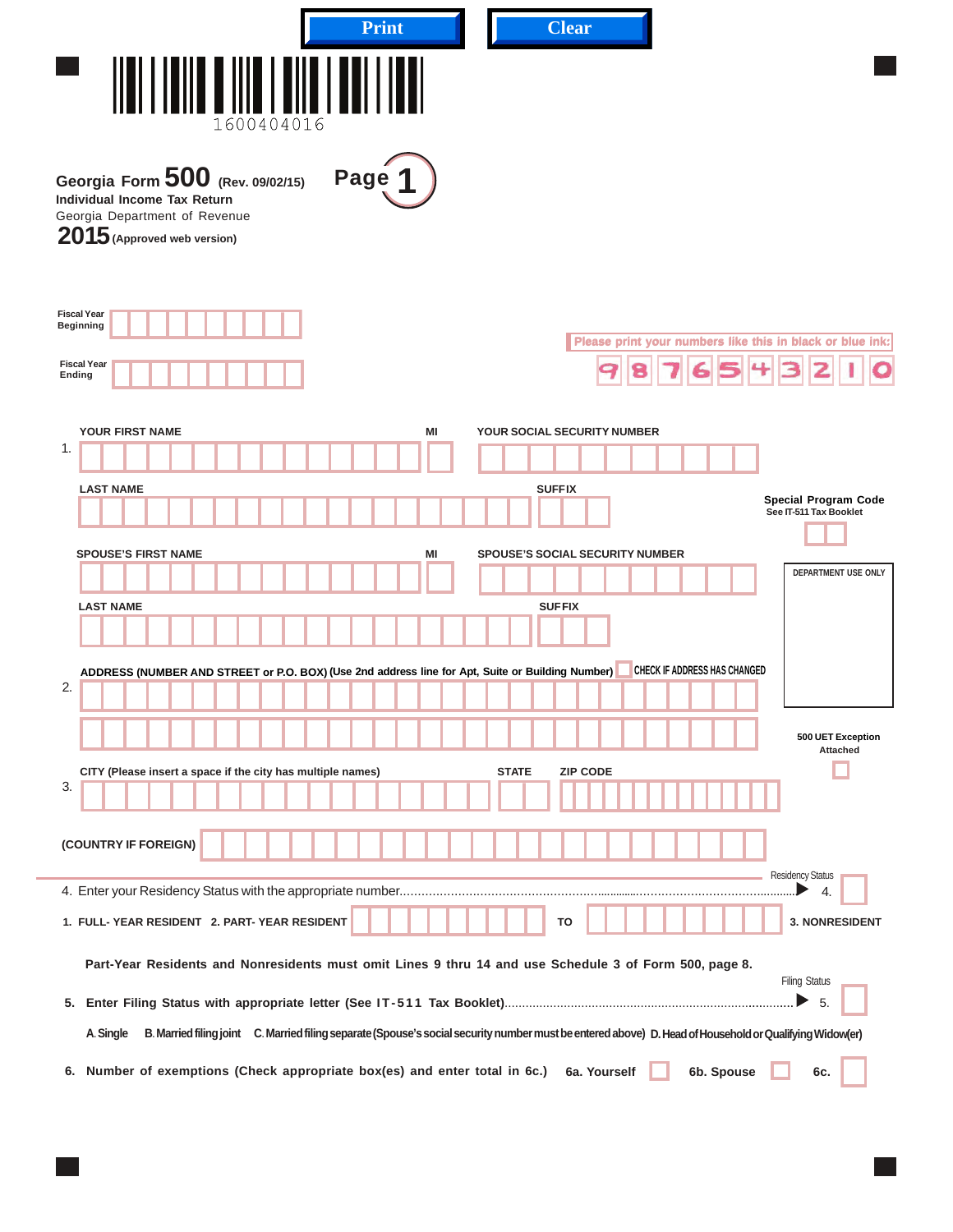| Print<br>Georgia Form 500<br>Individual Income Tax Return<br>Georgia Department of Revenue<br>2015 | <b>Clear</b><br>Page<br>1600404026 |
|----------------------------------------------------------------------------------------------------|------------------------------------|
|                                                                                                    | YOUR SOCIAL SECURITY NUMBER        |
|                                                                                                    | 7a.<br>▶                           |
|                                                                                                    | $\triangleright$ 7b.               |
| 7c. Dependents (If you have more than 5 dependents, attach a list of additional dependents)        |                                    |
| First Name, MI.                                                                                    | <b>Last Name</b>                   |
|                                                                                                    |                                    |
| <b>Social Security Number</b>                                                                      | <b>Relationship to You</b>         |
|                                                                                                    |                                    |
| First Name, MI.                                                                                    | <b>Last Name</b>                   |
|                                                                                                    |                                    |
| <b>Social Security Number</b>                                                                      | Relationship to You                |
| First Name, MI.                                                                                    | <b>Last Name</b>                   |
|                                                                                                    |                                    |
| <b>Social Security Number</b>                                                                      | <b>Relationship to You</b>         |
|                                                                                                    |                                    |
| First Name, MI.                                                                                    | <b>Last Name</b>                   |
|                                                                                                    |                                    |
| <b>Social Security Number</b>                                                                      | <b>Relationship to You</b>         |
|                                                                                                    |                                    |
| First Name, MI.                                                                                    | <b>Last Name</b>                   |
|                                                                                                    |                                    |
| <b>Social Security Number</b>                                                                      | <b>Relationship to You</b>         |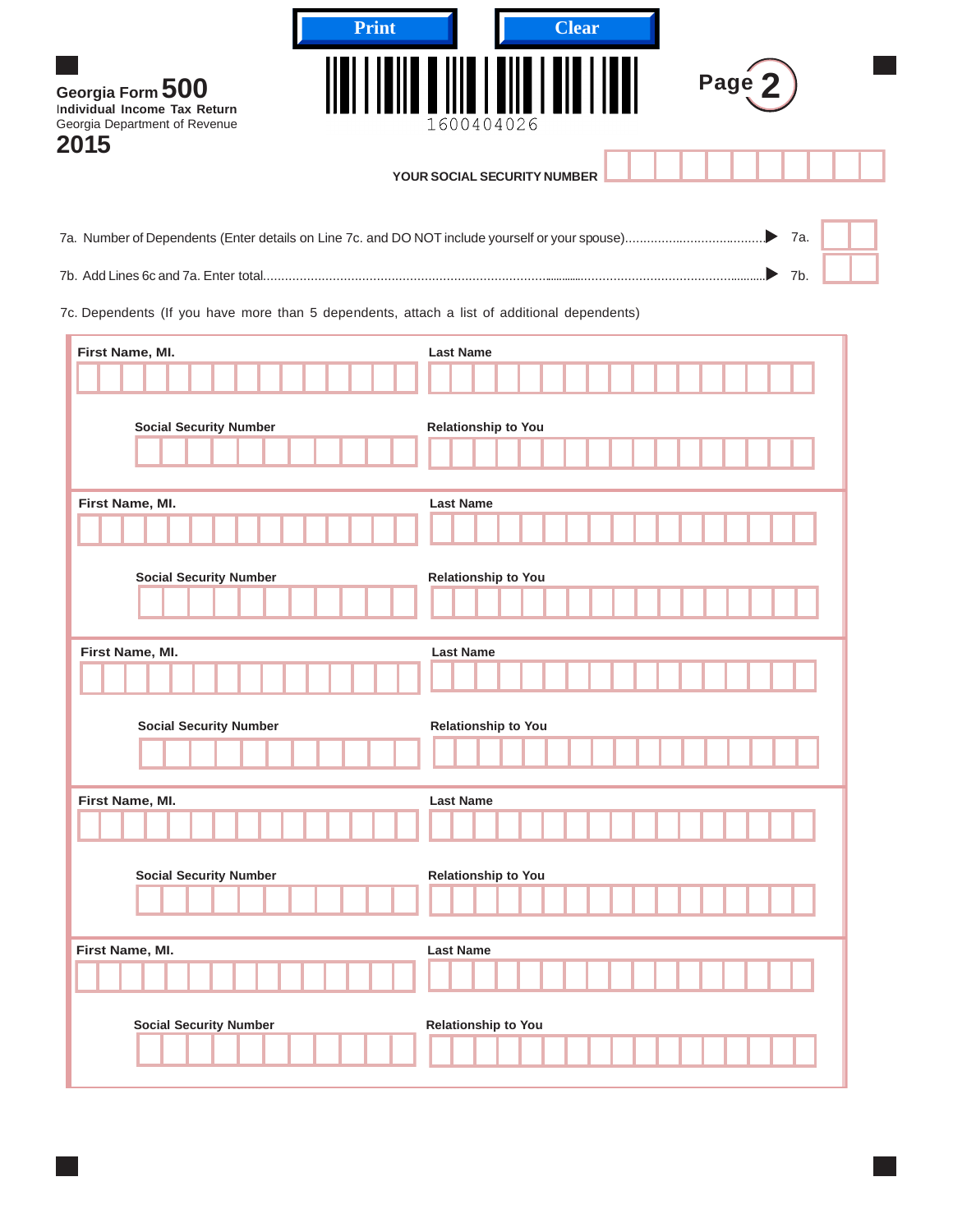|     | <b>Print</b>                                                                                                                                                                                                                                                                 | <b>Clear</b>    |           |
|-----|------------------------------------------------------------------------------------------------------------------------------------------------------------------------------------------------------------------------------------------------------------------------------|-----------------|-----------|
|     | Georgia Form 500<br>Individual Income Tax Return<br>1600404036<br>Georgia Department of Revenue<br>2015<br><b>YOUR SOCIAL SECURITY NUMBER</b>                                                                                                                                |                 | Page      |
|     |                                                                                                                                                                                                                                                                              |                 |           |
|     | If amount on line 8, 9, 10, 13 or 15 is negative, use the minus sign (-). Example -3,456.                                                                                                                                                                                    | 8.              |           |
| 8.  | Federal adjusted gross income (From Federal Form 1040, 1040A or 1040 EZ)<br>(Do not use FEDERAL TAXABLE INCOME) If the amount on Line 8 is \$40,000 or more, or your gross income is less than your W-2s<br>you must enclose a copy of your Federal Form 1040 Pages 1 and 2. |                 |           |
|     |                                                                                                                                                                                                                                                                              | 9.              |           |
|     | 10. Georgia adjusted gross income (Net total of Line 8 and Line 9)                                                                                                                                                                                                           | 10.             |           |
|     | 11. Standard Deduction (Do not use FEDERAL STANDARD DEDUCTION)<br>(See IT-511 Tax Booklet)                                                                                                                                                                                   | 11a.            |           |
|     | Blind? $\Box$<br>Spouse: 65 or over? Blind?<br>b. Self: 65 or over?                                                                                                                                                                                                          |                 |           |
|     | $x 1,300 = \dots$<br>Total                                                                                                                                                                                                                                                   | 11 <sub>b</sub> |           |
|     | Use EITHER Line 11c OR Line 12c (Do not write on both lines)                                                                                                                                                                                                                 | 11c.            |           |
|     | 12. Total Itemized Deductions used in computing Federal Taxable Income. If you use itemized deductions, you must enclose Federal Schedule A                                                                                                                                  |                 |           |
|     | a. Federal Itemized Deductions (Schedule A-Form 1040)                                                                                                                                                                                                                        | 12a.            | 00        |
|     |                                                                                                                                                                                                                                                                              | $12b$ .         | 00        |
|     |                                                                                                                                                                                                                                                                              | 12c.            | 00        |
|     | 13. Subtract either Line 11c or Line 12c from Line 10; enter balance                                                                                                                                                                                                         | 13.             | $\bf{00}$ |
|     | multiply by \$2,700 for filing status A or D<br>14a. Number on Line 6c.<br>or multiply by \$3,700 for filing status B or C                                                                                                                                                   | 14a.            |           |
|     | 14b. Number on Line 7a.                                                                                                                                                                                                                                                      | 14b.            |           |
|     |                                                                                                                                                                                                                                                                              | 14c.            |           |
| 15. | Georgia taxable income (Line 13 less Line 14c or Schedule 3, Line 14)                                                                                                                                                                                                        | 15.             |           |
| 16. | <b>TAX TABLE</b><br>Tax (Use Tax Table in the IT-511 Tax Booklet)                                                                                                                                                                                                            | 16.             |           |
| 17. | Credits from Form 500, Page 6, Schedule 2, Summary Section, Line 3                                                                                                                                                                                                           | 17.             |           |
| 18. | Balance (Line 16 less Line 17) if zero or less than zero, enter zero                                                                                                                                                                                                         | 18.             |           |
|     | 19. Georgia Income Tax Withheld on Wages and 1099s<br>(Enter Tax Withheld Only and enclose W-2s and/or 1099s)                                                                                                                                                                | 19.             |           |
|     | (Must enclose G2-A, G2-FL, G2-LP and/or G2-RP)                                                                                                                                                                                                                               | 20.             |           |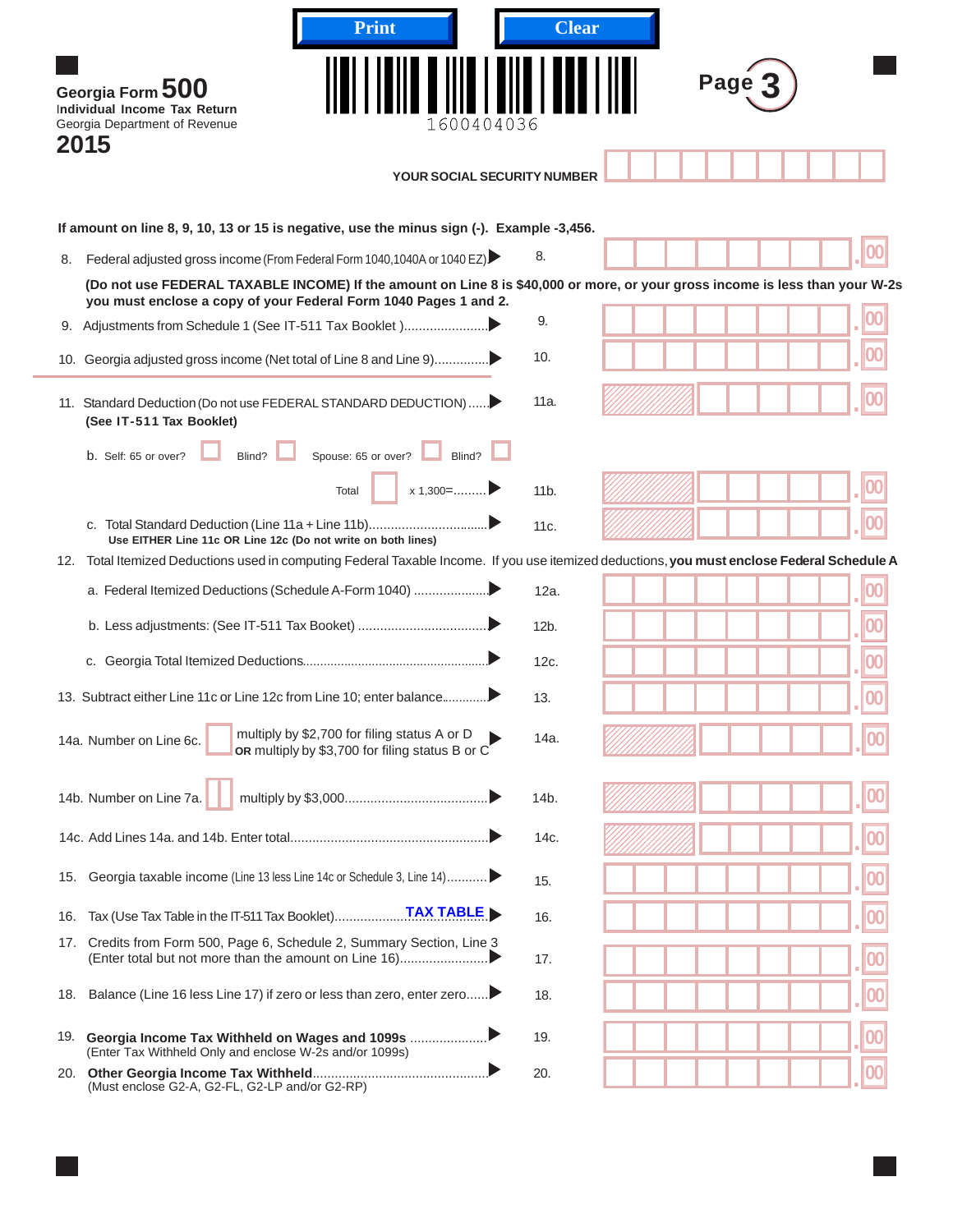| <b>Clear</b><br><b>Print</b>                                                                                                                                                                                                                                                                                                                                                                                                                                                                                                                                                                                                                                     |                                                                                                                                                     |
|------------------------------------------------------------------------------------------------------------------------------------------------------------------------------------------------------------------------------------------------------------------------------------------------------------------------------------------------------------------------------------------------------------------------------------------------------------------------------------------------------------------------------------------------------------------------------------------------------------------------------------------------------------------|-----------------------------------------------------------------------------------------------------------------------------------------------------|
| Georgia Form 500<br>Individual Income Tax Return                                                                                                                                                                                                                                                                                                                                                                                                                                                                                                                                                                                                                 | Page                                                                                                                                                |
| Georgia Department of Revenue<br>1600404046<br>2015<br>YOUR SOCIAL SECURITY NUMBER                                                                                                                                                                                                                                                                                                                                                                                                                                                                                                                                                                               |                                                                                                                                                     |
| 21.                                                                                                                                                                                                                                                                                                                                                                                                                                                                                                                                                                                                                                                              |                                                                                                                                                     |
| 22.                                                                                                                                                                                                                                                                                                                                                                                                                                                                                                                                                                                                                                                              |                                                                                                                                                     |
| 23.                                                                                                                                                                                                                                                                                                                                                                                                                                                                                                                                                                                                                                                              | 00                                                                                                                                                  |
| 24.                                                                                                                                                                                                                                                                                                                                                                                                                                                                                                                                                                                                                                                              | 00                                                                                                                                                  |
| 25.                                                                                                                                                                                                                                                                                                                                                                                                                                                                                                                                                                                                                                                              | 00                                                                                                                                                  |
| 26.                                                                                                                                                                                                                                                                                                                                                                                                                                                                                                                                                                                                                                                              | 00                                                                                                                                                  |
| 27.                                                                                                                                                                                                                                                                                                                                                                                                                                                                                                                                                                                                                                                              | 00                                                                                                                                                  |
| 28.                                                                                                                                                                                                                                                                                                                                                                                                                                                                                                                                                                                                                                                              | 00                                                                                                                                                  |
| 29.                                                                                                                                                                                                                                                                                                                                                                                                                                                                                                                                                                                                                                                              | 00                                                                                                                                                  |
| 30.                                                                                                                                                                                                                                                                                                                                                                                                                                                                                                                                                                                                                                                              | 00                                                                                                                                                  |
| 31.                                                                                                                                                                                                                                                                                                                                                                                                                                                                                                                                                                                                                                                              | 00                                                                                                                                                  |
| 32.                                                                                                                                                                                                                                                                                                                                                                                                                                                                                                                                                                                                                                                              | 00                                                                                                                                                  |
| 33.                                                                                                                                                                                                                                                                                                                                                                                                                                                                                                                                                                                                                                                              | 00                                                                                                                                                  |
| (No gift of less than \$1.00)<br>34.                                                                                                                                                                                                                                                                                                                                                                                                                                                                                                                                                                                                                             | 00                                                                                                                                                  |
| (If you owe) Add Lines 23, 26 thru 34<br>35.                                                                                                                                                                                                                                                                                                                                                                                                                                                                                                                                                                                                                     | 00                                                                                                                                                  |
| (If you are due a refund) Subtract the sum of Lines 25 thru 34 from Line 24<br>36.<br>$\geq$ 36.                                                                                                                                                                                                                                                                                                                                                                                                                                                                                                                                                                 | 100                                                                                                                                                 |
| Routing<br>36a. Direct Deposit (For U.S. Accounts Only) Type: Checking<br><b>Savings</b><br>Number                                                                                                                                                                                                                                                                                                                                                                                                                                                                                                                                                               |                                                                                                                                                     |
| Account<br>Number                                                                                                                                                                                                                                                                                                                                                                                                                                                                                                                                                                                                                                                |                                                                                                                                                     |
| <b>PROCESSING CENTER</b><br>You can help eliminate \$1Million of processing<br>(PAYMENT)<br><b>GEORGIA DEPARTMENT OF REVENUE</b><br>costs by choosing Direct Deposit. If you do not<br>PO BOX 740399<br>enter Direct Deposit information, a paper check<br>ATLANTA, GA 30374-0399<br>will be issued.                                                                                                                                                                                                                                                                                                                                                             | <b>PROCESSING CENTER</b><br>(REFUND and NO<br><b>GEORGIA DEPARTMENT OF REVENUE</b><br><b>BALANCE DUE)</b><br>PO BOX 740380<br>ATLANTA, GA30374-0380 |
| ENCLOSE ALL ITEMS IN RETURN ENVELOPE. DO NOT STAPLE YOUR CHECK, W-2s, OTHER WITHHOLDING DOCUMENTS, OR TAX RETURN<br>I/We declare under the penalties of perjury that I/we have examined this return (including accompanying schedules and statements) and to the best of my/our knowledge<br>and belief, it is true, correct, and complete. If prepared by a person other than the taxpayer(s), this declaration is based on all information of which the preparer has knowledge.<br>Georgia Public Revenue Code Section 48-2-31 stipulates that taxes shall be paid in lawful money of the United States, free of any expense to the State of Georgia.<br>C. R. |                                                                                                                                                     |
| <b>PHONE NUMBER</b><br>(Check box if deceased)<br>Taxpayer's Signature                                                                                                                                                                                                                                                                                                                                                                                                                                                                                                                                                                                           |                                                                                                                                                     |
| <b>DATE</b>                                                                                                                                                                                                                                                                                                                                                                                                                                                                                                                                                                                                                                                      |                                                                                                                                                     |
| Spouse's Signature<br>(Check box if deceased)<br><b>DATE</b>                                                                                                                                                                                                                                                                                                                                                                                                                                                                                                                                                                                                     |                                                                                                                                                     |
| NAME OF PREPARER OTHER THAN TAXPAYER<br>Do you want to authorize DOR to discuss this return with the                                                                                                                                                                                                                                                                                                                                                                                                                                                                                                                                                             |                                                                                                                                                     |
| named preparer.<br>Yes<br><b>PREPARER'S FEIN</b>                                                                                                                                                                                                                                                                                                                                                                                                                                                                                                                                                                                                                 |                                                                                                                                                     |
| Signature of Preparer<br><b>PREPARER'S SSN/PTIN</b><br>I authorize the Georgia Department of Revenue to                                                                                                                                                                                                                                                                                                                                                                                                                                                                                                                                                          |                                                                                                                                                     |
| electronically notify me at the below e-mail address<br>regarding any updates to my account(s).<br><b>PHONE NUMBER</b>                                                                                                                                                                                                                                                                                                                                                                                                                                                                                                                                           |                                                                                                                                                     |
| <b>TAXPAYER'S EMAIL</b><br><b>ADDRESS</b>                                                                                                                                                                                                                                                                                                                                                                                                                                                                                                                                                                                                                        |                                                                                                                                                     |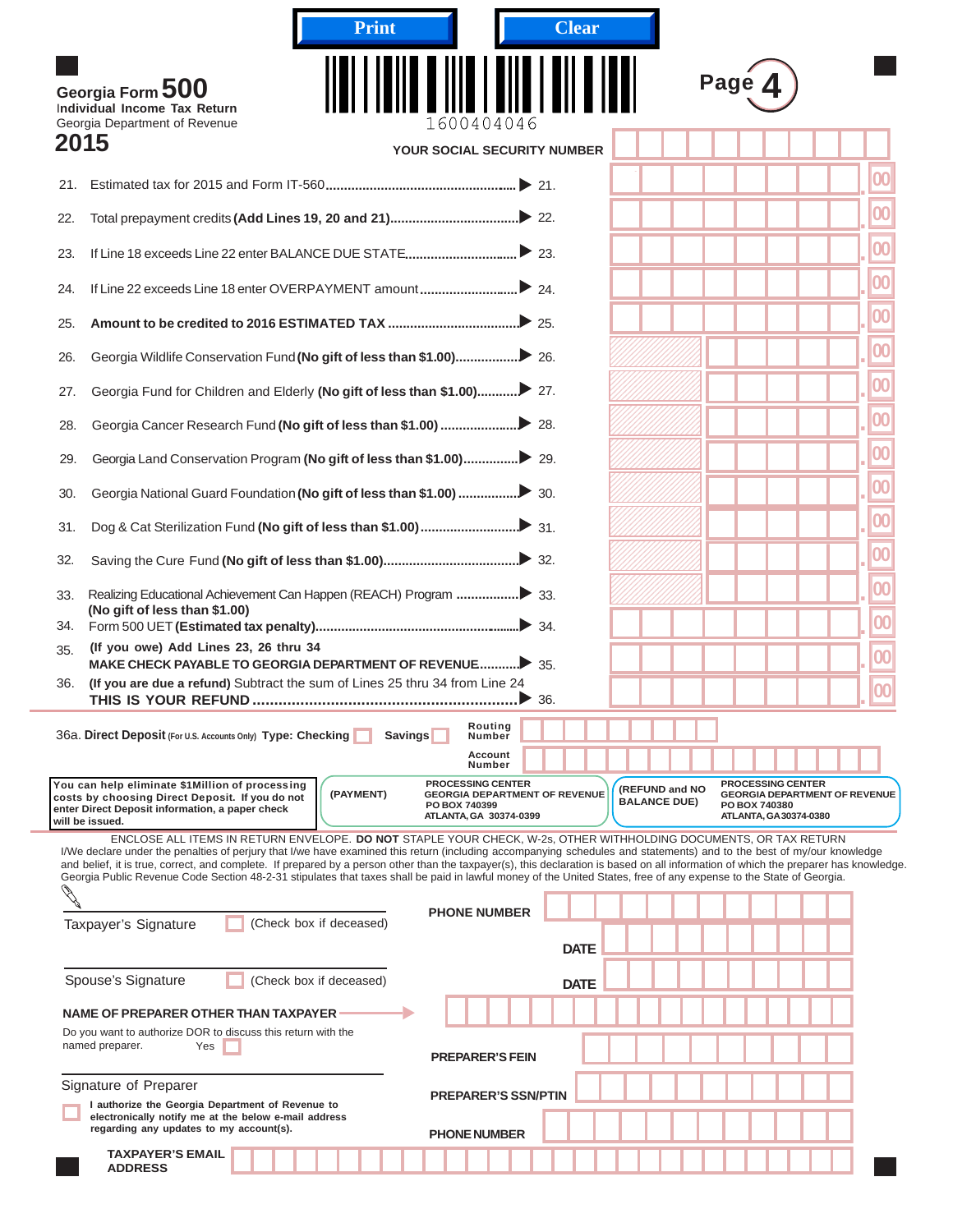| <b>Clear</b><br><b>Print</b><br>Page 5<br>Georgia Form 500<br>Individual Income Tax Return<br>Georgia Department of Revenue<br>600404056<br>2015 |                          |
|--------------------------------------------------------------------------------------------------------------------------------------------------|--------------------------|
| <b>YOUR SOCIAL SECURITY NUMBER</b>                                                                                                               |                          |
| SCHEDULE 1 ADJUSTMENTS to INCOME BASED on GEORGIA LAW (See IT-511 Tax Booklet)                                                                   |                          |
| <b>ADDITIONS to INCOME</b>                                                                                                                       |                          |
| 1.                                                                                                                                               |                          |
| 2.<br>2.                                                                                                                                         | 00                       |
| 3. Federal deduction for income attributable to domestic production activities<br>3.                                                             | $\overline{00}$          |
| (IRC Section 199)                                                                                                                                | 00                       |
| 4.                                                                                                                                               |                          |
| Other (Specify)<br>5.<br>5.                                                                                                                      |                          |
| 6.                                                                                                                                               |                          |
| <b>SUBTRACTION from INCOME</b>                                                                                                                   |                          |
| 7. Retirement Income Exclusion (See IT-511 Tax Booklet)                                                                                          |                          |
| a. Self: Date of Birth<br>Type of Disability:<br>Date of Disability:                                                                             |                          |
| 7a.                                                                                                                                              | 00                       |
| Date of Disability:<br>Type of Disability:<br>b. Spouse: Date of Birth                                                                           |                          |
| 7b.                                                                                                                                              | $\bf{00}$                |
| 8. Social Security Benefits (Taxable portion from Federal return)<br>8.                                                                          |                          |
| 9.                                                                                                                                               | 00                       |
|                                                                                                                                                  |                          |
| 10.                                                                                                                                              | $\bf{00}$                |
| 11. Georgia Net Operating loss carryover from previous years<br>11.                                                                              | 00                       |
| 12. Other Adjustments (Specify)                                                                                                                  |                          |
| Adjustment<br>Amount                                                                                                                             | 00                       |
| Adjustment<br>Amount                                                                                                                             | $\overline{\textbf{00}}$ |
| Adjustment<br>Amount                                                                                                                             | 00                       |
| Adjustment<br>Amount                                                                                                                             |                          |
|                                                                                                                                                  | $\bf{00}$                |
| 12.<br>Total                                                                                                                                     | $\bf{00}$                |
| 13.                                                                                                                                              |                          |
| 14. Net Adjustments (Line 6 less Line 13).                                                                                                       |                          |
| 14.                                                                                                                                              |                          |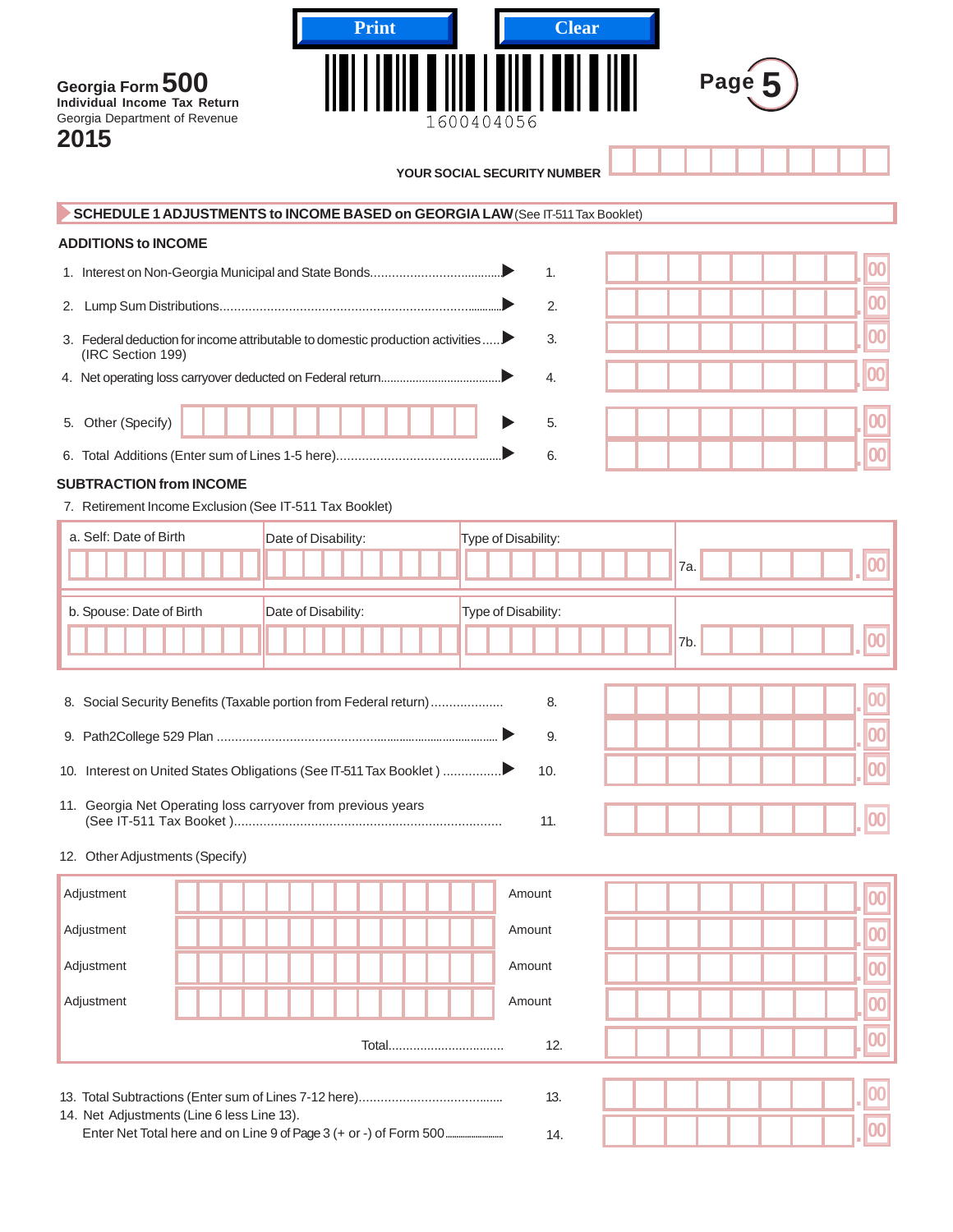| Georgia Form 500<br>Individual Income Tax Return<br>Georgia Department of Revenue<br>2015                                                                                                   | <b>Print</b> | <b>Clear</b><br>1600404066<br><b>YOUR SOCIAL SECURITY NUMBER</b>                                                                                | Page 6 |  |
|---------------------------------------------------------------------------------------------------------------------------------------------------------------------------------------------|--------------|-------------------------------------------------------------------------------------------------------------------------------------------------|--------|--|
| <b>SCHEDULE 2 CREDIT USAGE AND CARRYOVER</b>                                                                                                                                                |              | See IT-511 Tax Booklet                                                                                                                          |        |  |
| 1. Complete Form IND-CR if applicable and enter the total on Line 1 of the summary section below. A separate Schedule 2 must be completed for<br>only be completed on the first Schedule 2. |              | each non IND-CR Credit. Total Line 14 of each Schedule 2 and enter the total on Line 2 of the summary section below. The summary section should |        |  |
| 2. The taxpayer must indicate which credits are being used for both the IND-CR and non IND-CR credits.                                                                                      |              |                                                                                                                                                 |        |  |
| 3. If there is a credit eligible for carryover to 2015, please complete the schedules even if the credit is not used in 2015.                                                               |              |                                                                                                                                                 |        |  |
| 4. See the IT-511 Tax Booklet for a list of non IND-CR credit type codes.                                                                                                                   |              |                                                                                                                                                 |        |  |
|                                                                                                                                                                                             |              |                                                                                                                                                 |        |  |

- 5. See the relevant forms, statutes, and regulations to determine how the credit is allocated to the owners, to determine when carryovers expire, and to see if the credit is limited to a certain percentage of tax.
- 6. If the credit for a particular non IND-CR credit code originated with more than one person or company, enter separate information on Lines 6 through 11 below.
- 7. The credit certificate number is issued for credits that are preapproved. If applicable, please enter the credit certificate number where indicated.
- 8. Before the Line 15 and IND-CR carryovers are applied to next year, the amount must be reduced by any amounts elected to be applied to withholding in 2015 (for businesses only) and by any carryovers that have expired.

#### **Low Income Credit and Other State(s) Tax Credit have been moved to the IND-CR page 7.**

#### **Summary of Credits Used**

- 1. Credits used from IND-CR........................................................................ **<sup>00</sup>** 1. .
- 2. Total credits used from all non IND-CR credits (Total of Line 14 for each credit)............................................................... **<sup>00</sup>** 2. .
- 3. Total credits used (Enter here and on Line 17, Page 3 of Form 500. This amount cannot exceed Line 16, Page 3 of Form 500) ................... **<sup>00</sup>** 3. .

#### **Non IND-CR Credits**

 **For the credit generated this year, list the Company Name, ID number, Credit Certificate number, if applicable, and % of credit (purchased credits should also be included). If the credit originated with this taxpayer, enter this taxpayer's name and ID# below and 100% for the percentage.**

| 4. |                                                                   | $\overline{4}$ . |                   |
|----|-------------------------------------------------------------------|------------------|-------------------|
| 5. | Credit remaining from previous years (For businesses only, do not |                  | $\boldsymbol{00}$ |
| 6. | <b>COMPANY NAME</b>                                               |                  |                   |
|    | <b>CREDIT CERTIFICATE #</b>                                       | % OF CREDIT      | <b>ID NUMBER</b>  |
|    |                                                                   |                  |                   |
|    | <b>CREDIT GENERATED IN 2015</b>                                   |                  |                   |
|    |                                                                   |                  |                   |
|    | 7. COMPANY NAME                                                   |                  |                   |
|    |                                                                   |                  |                   |
|    | <b>CREDIT CERTIFICATE #</b>                                       | % OF CREDIT      | <b>ID NUMBER</b>  |
|    |                                                                   |                  |                   |
|    | <b>CREDIT GENERATED IN 2015</b>                                   |                  |                   |
|    |                                                                   |                  |                   |

**Additional Schedule**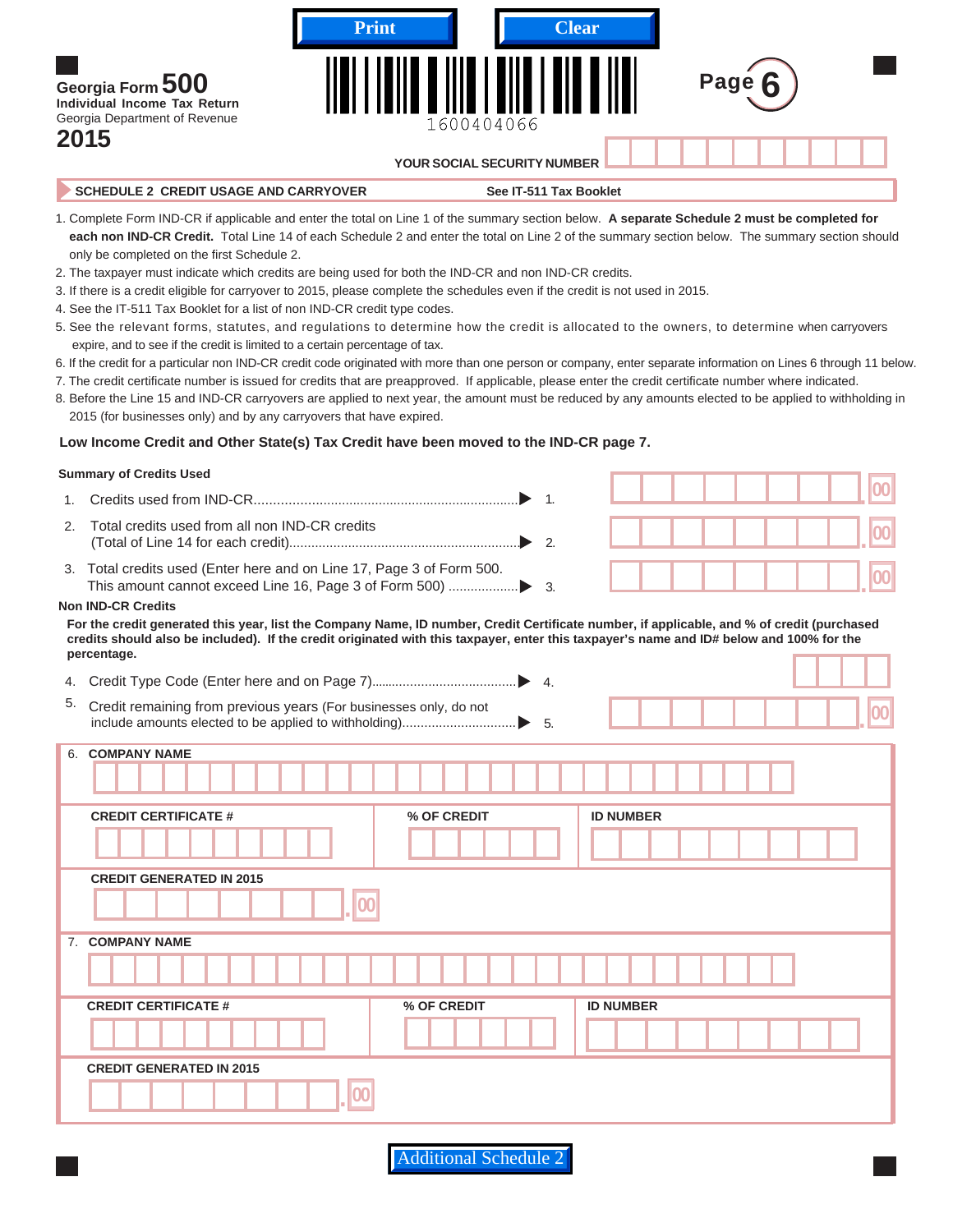| Page 7<br>Georgia Form 500<br>Individual Income Tax Return<br>Georgia Department of Revenue<br>1600404076<br>2015<br>CREDIT TYPE CODE FROM PAGE 6, LINE 4.<br>YOUR SOCIAL SECURITY NUMBER<br><b>SCHEDULE 2 CREDIT USAGE AND CARRYOVER</b><br>(continued)<br>8. COMPANY NAME<br><b>ID NUMBER</b><br><b>CREDIT CERTIFICATE #</b><br>% OF CREDIT<br><b>CREDIT GENERATED IN 2015</b><br>00<br><b>COMPANY NAME</b><br>9.<br><b>CREDIT CERTIFICATE #</b><br>% OF CREDIT<br><b>ID NUMBER</b><br><b>CREDIT GENERATED IN 2015</b><br>10. COMPANY NAME<br><b>CREDIT CERTIFICATE #</b><br>% OF CREDIT<br><b>ID NUMBER</b><br><b>CREDIT GENERATED IN 2015</b><br><b>11. COMPANY NAME</b><br><b>CREDIT CERTIFICATE #</b><br>% OF CREDIT<br><b>ID NUMBER</b><br><b>CREDIT GENERATED IN 2015</b> | <b>Print</b> | <b>Clear</b> |
|-----------------------------------------------------------------------------------------------------------------------------------------------------------------------------------------------------------------------------------------------------------------------------------------------------------------------------------------------------------------------------------------------------------------------------------------------------------------------------------------------------------------------------------------------------------------------------------------------------------------------------------------------------------------------------------------------------------------------------------------------------------------------------------|--------------|--------------|
|                                                                                                                                                                                                                                                                                                                                                                                                                                                                                                                                                                                                                                                                                                                                                                                   |              |              |
|                                                                                                                                                                                                                                                                                                                                                                                                                                                                                                                                                                                                                                                                                                                                                                                   |              |              |
|                                                                                                                                                                                                                                                                                                                                                                                                                                                                                                                                                                                                                                                                                                                                                                                   |              |              |
|                                                                                                                                                                                                                                                                                                                                                                                                                                                                                                                                                                                                                                                                                                                                                                                   |              |              |
|                                                                                                                                                                                                                                                                                                                                                                                                                                                                                                                                                                                                                                                                                                                                                                                   |              |              |
|                                                                                                                                                                                                                                                                                                                                                                                                                                                                                                                                                                                                                                                                                                                                                                                   |              |              |
|                                                                                                                                                                                                                                                                                                                                                                                                                                                                                                                                                                                                                                                                                                                                                                                   |              |              |
|                                                                                                                                                                                                                                                                                                                                                                                                                                                                                                                                                                                                                                                                                                                                                                                   |              |              |
|                                                                                                                                                                                                                                                                                                                                                                                                                                                                                                                                                                                                                                                                                                                                                                                   |              |              |
|                                                                                                                                                                                                                                                                                                                                                                                                                                                                                                                                                                                                                                                                                                                                                                                   |              |              |
|                                                                                                                                                                                                                                                                                                                                                                                                                                                                                                                                                                                                                                                                                                                                                                                   |              |              |
|                                                                                                                                                                                                                                                                                                                                                                                                                                                                                                                                                                                                                                                                                                                                                                                   |              |              |
|                                                                                                                                                                                                                                                                                                                                                                                                                                                                                                                                                                                                                                                                                                                                                                                   |              |              |
|                                                                                                                                                                                                                                                                                                                                                                                                                                                                                                                                                                                                                                                                                                                                                                                   |              |              |
|                                                                                                                                                                                                                                                                                                                                                                                                                                                                                                                                                                                                                                                                                                                                                                                   |              |              |
|                                                                                                                                                                                                                                                                                                                                                                                                                                                                                                                                                                                                                                                                                                                                                                                   |              |              |
|                                                                                                                                                                                                                                                                                                                                                                                                                                                                                                                                                                                                                                                                                                                                                                                   |              |              |
|                                                                                                                                                                                                                                                                                                                                                                                                                                                                                                                                                                                                                                                                                                                                                                                   |              |              |
|                                                                                                                                                                                                                                                                                                                                                                                                                                                                                                                                                                                                                                                                                                                                                                                   |              |              |
|                                                                                                                                                                                                                                                                                                                                                                                                                                                                                                                                                                                                                                                                                                                                                                                   |              |              |
|                                                                                                                                                                                                                                                                                                                                                                                                                                                                                                                                                                                                                                                                                                                                                                                   |              |              |
|                                                                                                                                                                                                                                                                                                                                                                                                                                                                                                                                                                                                                                                                                                                                                                                   |              |              |
|                                                                                                                                                                                                                                                                                                                                                                                                                                                                                                                                                                                                                                                                                                                                                                                   |              |              |
|                                                                                                                                                                                                                                                                                                                                                                                                                                                                                                                                                                                                                                                                                                                                                                                   |              |              |
|                                                                                                                                                                                                                                                                                                                                                                                                                                                                                                                                                                                                                                                                                                                                                                                   |              |              |
|                                                                                                                                                                                                                                                                                                                                                                                                                                                                                                                                                                                                                                                                                                                                                                                   |              |              |
|                                                                                                                                                                                                                                                                                                                                                                                                                                                                                                                                                                                                                                                                                                                                                                                   |              |              |
| 00                                                                                                                                                                                                                                                                                                                                                                                                                                                                                                                                                                                                                                                                                                                                                                                |              |              |
| 00<br>13. Enter the amount of the credit sold (Conservation and Film Tax Credits) 13.                                                                                                                                                                                                                                                                                                                                                                                                                                                                                                                                                                                                                                                                                             |              |              |
| $\boldsymbol{00}$                                                                                                                                                                                                                                                                                                                                                                                                                                                                                                                                                                                                                                                                                                                                                                 |              |              |
|                                                                                                                                                                                                                                                                                                                                                                                                                                                                                                                                                                                                                                                                                                                                                                                   |              | 00           |
|                                                                                                                                                                                                                                                                                                                                                                                                                                                                                                                                                                                                                                                                                                                                                                                   |              |              |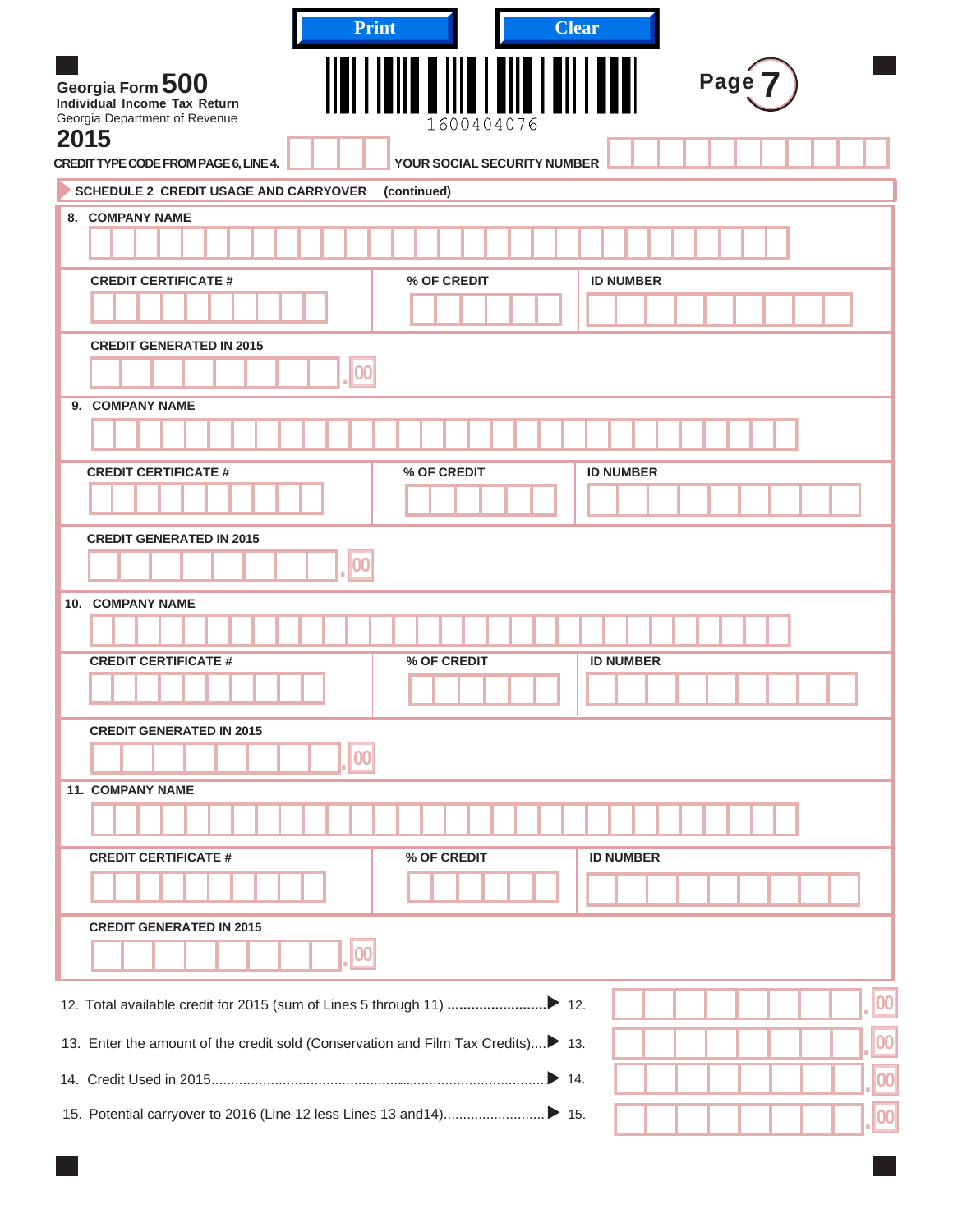|                                                                                                                                                                                                                                     |                 | <b>Print</b> |                                                                  |            | <b>Clear</b> |           |    |                                                                     |      |                                     |                                       |                      |
|-------------------------------------------------------------------------------------------------------------------------------------------------------------------------------------------------------------------------------------|-----------------|--------------|------------------------------------------------------------------|------------|--------------|-----------|----|---------------------------------------------------------------------|------|-------------------------------------|---------------------------------------|----------------------|
| Georgia Form 500<br>Individual Income Tax Return<br>Georgia Department of Revenue                                                                                                                                                   |                 |              |                                                                  | 1600404086 |              |           |    |                                                                     | Page |                                     |                                       |                      |
| 2015                                                                                                                                                                                                                                |                 |              | YOUR SOCIAL SECURITY NUMBER                                      |            |              |           |    |                                                                     |      |                                     |                                       |                      |
|                                                                                                                                                                                                                                     |                 |              | DO NOT USE LINES 9 THRU 14 OF PAGE 3 FORM 500                    |            |              |           |    |                                                                     |      |                                     |                                       |                      |
| SCHEDULE 3 COMPUTATION OF GEORGIA TAXABLE INCOME FOR ONLY PART-YEAR RESIDENTS AND NONRESIDENTS.<br>Income earned in another state as a Georgia resident is taxable but other state(s) tax credit may apply. See IT-511 Tax Booklet. |                 |              |                                                                  |            |              |           |    |                                                                     |      |                                     |                                       |                      |
| FEDERAL INCOME AFTER GEORGIA ADJUSTMENT<br>(COLUMN A)                                                                                                                                                                               |                 |              | <b>INCOME NOT TAXABLE TO GEORGIA</b>                             | (COLUMN B) |              |           |    |                                                                     |      | <b>GEORGIA INCOME</b><br>(COLUMN C) |                                       |                      |
| 1. WAGES, SALARIES, TIPS, etc                                                                                                                                                                                                       |                 |              | 1. WAGES, SALARIES, TIPS, etc                                    |            |              |           |    | 1. WAGES, SALARIES, TIPS, etc                                       |      |                                     |                                       |                      |
|                                                                                                                                                                                                                                     |                 |              |                                                                  |            |              | O         |    |                                                                     |      |                                     |                                       | 00                   |
| <b>INTERESTSAND DIVIDENDS</b><br>2.                                                                                                                                                                                                 |                 | 2.           | <b>INTERESTS AND DIVIDENDS</b>                                   |            |              |           | 2. | <b>INTERESTSAND DIVIDENDS</b>                                       |      |                                     |                                       |                      |
|                                                                                                                                                                                                                                     | 100             |              |                                                                  |            |              | <b>OC</b> |    |                                                                     |      |                                     |                                       | 100                  |
| <b>BUSINESS INCOME OR (LOSS)</b><br>3.                                                                                                                                                                                              |                 | 3.           | <b>BUSINESS INCOME OR (LOSS)</b>                                 |            |              |           | 3. | <b>BUSINESS INCOME OR (LOSS)</b>                                    |      |                                     |                                       |                      |
|                                                                                                                                                                                                                                     | $\overline{00}$ |              |                                                                  |            |              | <b>OC</b> |    |                                                                     |      |                                     |                                       | 100                  |
|                                                                                                                                                                                                                                     |                 |              |                                                                  |            |              |           |    |                                                                     |      |                                     |                                       |                      |
| <b>OTHER INCOME OR (LOSS)</b><br>4.                                                                                                                                                                                                 | OC              |              | 4. OTHER INCOME OR (LOSS)                                        |            |              |           |    | 4. OTHER INCOME OR (LOSS)                                           |      |                                     |                                       | 100                  |
|                                                                                                                                                                                                                                     |                 |              |                                                                  |            |              |           |    |                                                                     |      |                                     |                                       |                      |
| 5. TOTAL INCOME: TOTAL LINES 1 THRU 4                                                                                                                                                                                               | 100             |              | 5. TOTAL INCOME: TOTAL LINES 1 THRU 4                            |            |              | 100       |    |                                                                     |      |                                     | 5. TOTAL INCOME: TOTAL LINES 1 THRU 4 | 100                  |
|                                                                                                                                                                                                                                     |                 |              |                                                                  |            |              |           |    |                                                                     |      |                                     |                                       |                      |
| 6. TOTAL ADJUSTMENTS FROM FORM 1040                                                                                                                                                                                                 |                 |              | 6. TOTAL ADJUSTMENTS FROM FORM 1040                              |            |              |           |    |                                                                     |      |                                     | 6. TOTAL ADJUSTMENTS FROM FORM 1040   |                      |
|                                                                                                                                                                                                                                     | 100             |              |                                                                  |            |              | 100       |    |                                                                     |      |                                     |                                       | 100                  |
| 7.<br><b>TOTAL ADJUSTMENTS FROM FORM 500,</b><br><b>SCHEDULE 1, PAGE 5</b>                                                                                                                                                          |                 |              | 7. TOTAL ADJUSTMENTS FROM FORM 500,<br><b>SCHEDULE 1, PAGE 5</b> |            |              |           |    | <b>SCHEDULE 1, PAGE 5</b>                                           |      |                                     | 7. TOTAL ADJUSTMENTS FROM FORM 500,   |                      |
|                                                                                                                                                                                                                                     | 00              |              |                                                                  |            |              | 100       |    |                                                                     |      |                                     |                                       | 100                  |
| <b>ADJUSTED GROSS INCOME:</b><br>8.<br>LINE 5 PLUS OR MINUS LINES 6 AND 7                                                                                                                                                           |                 | 8.           | <b>ADJUSTED GROSS INCOME:</b>                                    |            |              |           | 8. | <b>ADJUSTED GROSS INCOME:</b><br>LINE 5 PLUS OR MINUS LINES 6 AND 7 |      |                                     |                                       |                      |
|                                                                                                                                                                                                                                     | 100             |              | LINE 5 PLUS OR MINUS LINES 6 AND 7                               |            |              | 100       |    |                                                                     |      |                                     |                                       | 00                   |
| RATIO: Divide Line 8, Column C by Line 8, Column A. Enter percentage<br>9.                                                                                                                                                          |                 |              |                                                                  |            |              | 9.        |    |                                                                     |      |                                     |                                       | % Not to exceed 100% |
| 10.                                                                                                                                                                                                                                 |                 |              |                                                                  |            |              | 10.       |    |                                                                     |      |                                     |                                       | 00                   |
| 11. Personal Exemption from Form 500 (See IT-511 Tax Booklet)                                                                                                                                                                       |                 |              |                                                                  |            |              |           |    |                                                                     |      |                                     |                                       |                      |
| 11a. Number on Line 6c.                                                                                                                                                                                                             |                 |              |                                                                  |            |              |           |    |                                                                     |      |                                     |                                       | 00                   |
|                                                                                                                                                                                                                                     |                 |              |                                                                  |            |              |           |    |                                                                     |      |                                     |                                       |                      |
| 11b. Number on Line 7a.                                                                                                                                                                                                             |                 |              | multiply by \$3,700 for filing status B or C                     |            |              |           |    |                                                                     |      |                                     |                                       | 00                   |

| 11b. Number on Line 7a.                                                                       |  |
|-----------------------------------------------------------------------------------------------|--|
|                                                                                               |  |
| 12.                                                                                           |  |
| 13.                                                                                           |  |
| Georgia Taxable Income: Subtract Line 13 from Line 8, Column C<br>14.                         |  |
| List the state(s) in which the income in Column B was earned and/or to which it was reported. |  |
| 3.                                                                                            |  |
| 2.<br>4.                                                                                      |  |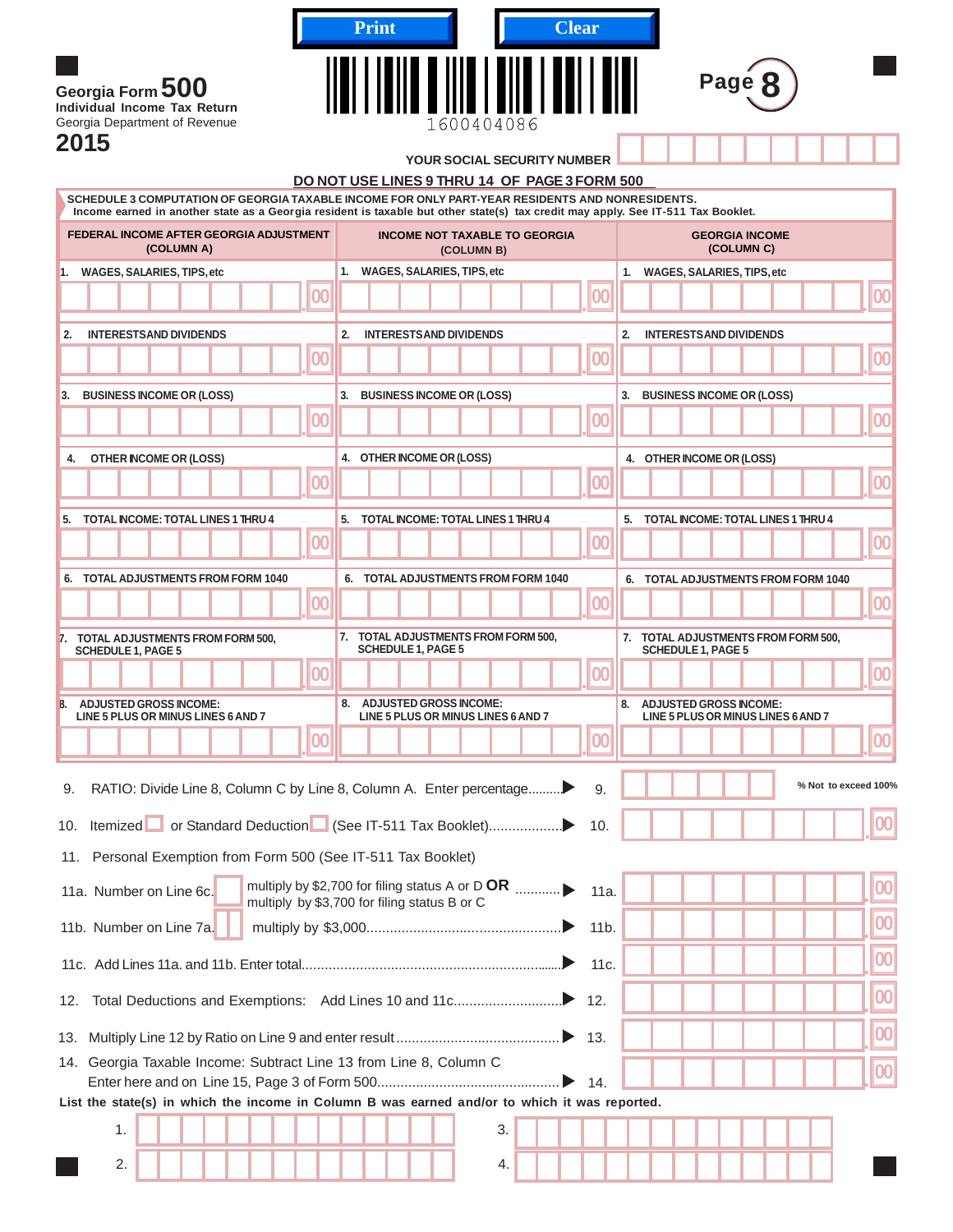|                                                                                                                                                       | <b>Print</b><br>1605904018                                                                       | <b>Clear</b><br>Page 1                                     |
|-------------------------------------------------------------------------------------------------------------------------------------------------------|--------------------------------------------------------------------------------------------------|------------------------------------------------------------|
| Georgia Form <b>IND-CR</b> (Rev. 09/01/15)<br>State of Georgia Individual Credit Form<br>Georgia Department of Revenue (Approved web version)<br>2015 | - Enclose with Form 500 -                                                                        | Please print your numbers like this in black or blue ink:  |
| YOUR FIRST NAME                                                                                                                                       | MI                                                                                               | YOUR SOCIAL SECURITY NUMBER                                |
|                                                                                                                                                       |                                                                                                  |                                                            |
| <b>LAST NAME</b>                                                                                                                                      | <b>SUFFIX</b>                                                                                    | <b>SPOUSE'S SOCIAL SECURITY NUMBER</b>                     |
|                                                                                                                                                       |                                                                                                  |                                                            |
|                                                                                                                                                       | ADDRESS (NUMBER AND STREET or P.O. BOX) (Use 2nd address line for Apt, Suite or Building Number) | <b>CHECK IF ADDRESS HAS CHANGED</b><br>DEPARTMENT USE ONLY |
|                                                                                                                                                       |                                                                                                  |                                                            |
|                                                                                                                                                       |                                                                                                  |                                                            |
| CITY (Please insert a space if city has multiple names)                                                                                               | <b>STATE</b><br><b>ZIP CODE</b>                                                                  |                                                            |
|                                                                                                                                                       |                                                                                                  |                                                            |

#### **Part 1 - Disabled Person Home Purchase or Retrofit Credit - Tax Credit Type 201**

O.C.G.A. § 48-7-29.1 provides a disabled person credit equal to the lesser of \$500 per residence or the taxpayer's income tax liability for the purchase of a new single-family home that contains all of the accessibility features listed below. It also provides a credit equal to the lesser of the cost or \$125 to retrofit an existing single-family home with one or more of these features. The disabled person must be the taxpayer or the taxpayer's spouse if a joint return is filed. Qualified features are:

- One no-step entrance allowing access into the residence.
- Interior passage doors providing at least a 32-inch-wide opening.
- Reinforcements in bathroom walls allowing installation of grab bars around the toilet, tub, and shower, where such facilities are provided.
- Light switches and outlets placed in accessible locations.

To qualify for this credit, the disabled person must be permanently disabled and have been issued a permanent parking permit by the Department of Revenue or have been issued a special permanent parking permit by the Department of Revenue.

This credit can be carried forward 3 years. For more information, see Regulation 560-7-8-.44.

| 2. Purchase of a home that contains all four accessibility features OR total of accessibility |  |  |
|-----------------------------------------------------------------------------------------------|--|--|
| features added to retrofit a home (up to \$125 per feature) cannot exceed \$500               |  |  |
|                                                                                               |  |  |
|                                                                                               |  |  |

#### **Part 2 - Child and Dependent Care Expense Credit - Tax Credit Type 202**

O.C.G.A. § 48-7-29.10 provides taxpayers with a credit for qualified child & dependent care expenses. The credit is a percentage of the credit claimed and allowed under Internal Revenue Code § 21 and claimed by the taxpayer on the taxpayer's Federal income tax return. This credit cannot be carried forward. The credit is computed as follows:

| 1. Amount of child & dependent care expense credit claimed on Federal Form 1040. ▶ 1. |  |                 |
|---------------------------------------------------------------------------------------|--|-----------------|
|                                                                                       |  | 30 <sup>%</sup> |
|                                                                                       |  |                 |
|                                                                                       |  |                 |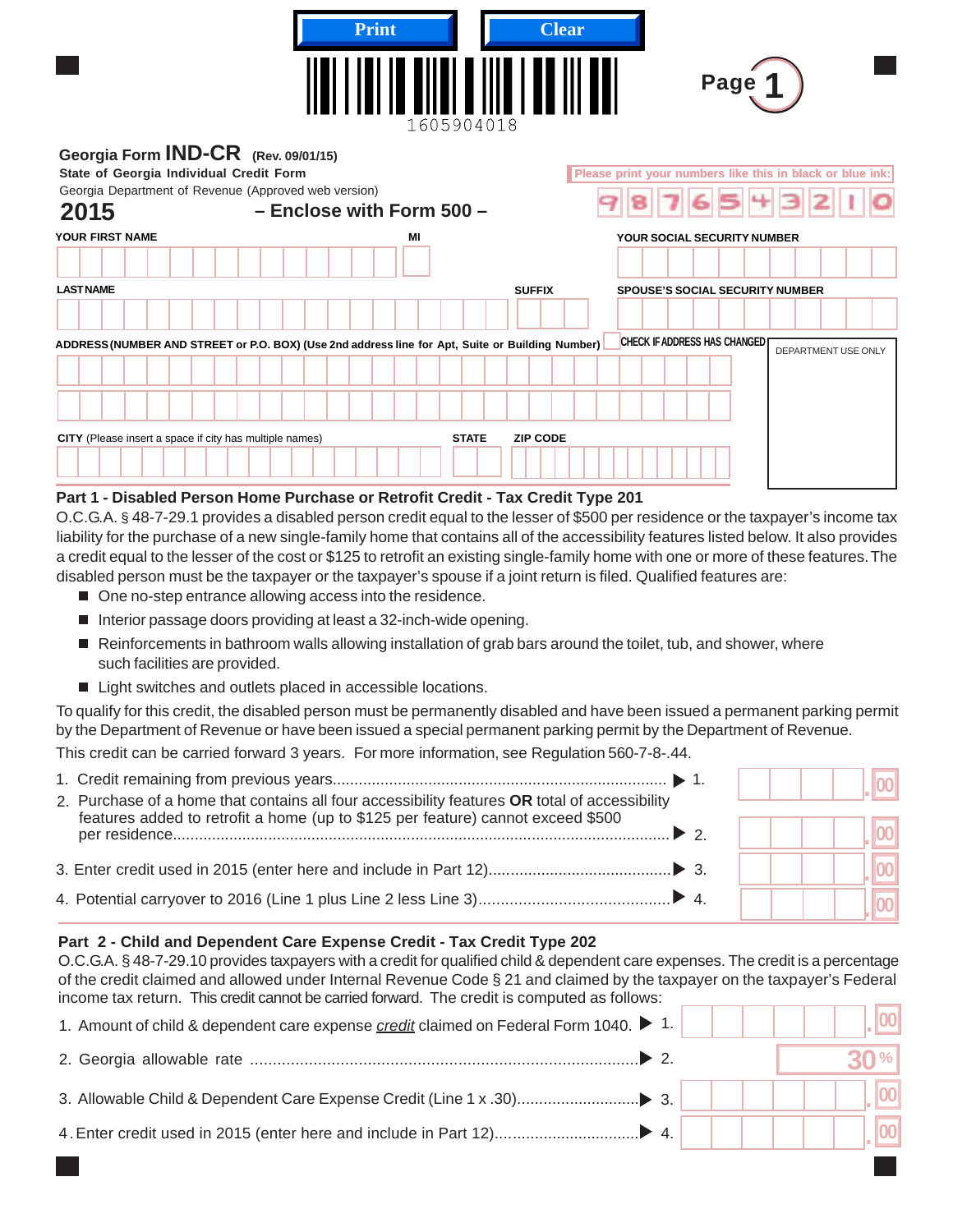| Π                                       | <b>Print</b><br><b>Clear</b><br>1605904028 |  |  | Page |  |  |  |  |
|-----------------------------------------|--------------------------------------------|--|--|------|--|--|--|--|
| Georgia Form IND-CR                     |                                            |  |  |      |  |  |  |  |
| State of Georgia Individual Credit Form |                                            |  |  |      |  |  |  |  |
| Georgia Department of Revenue           |                                            |  |  |      |  |  |  |  |

**2015 YOUR SOCIAL SECURITY NUMBER**

# **Part 3 - Georgia National Guard/Air National Guard Credit - Tax Credit Type 203**

O.C.G.A. § 48-7-29.9 provides a tax credit for Georgia residents who are members of the National Guard or Air National Guard and are on active duty full time in the United States Armed Forces, or active duty training in the United States Armed Forces for a period of more than 90 consecutive days. The credit shall be claimed and allowed in the year in which the majority of such days are served. In the event an equal number of consecutive days are served in two calendar years, then the exclusion shall be claimed and allowed in the year in which the ninetieth day occurs. The credit shall apply with respect to each taxable year in which such member serves for such qualifying period of time. The credit cannot exceed the amount expended for qualified life insurance premiums nor the taxpayer's income tax liability. Qualified life insurance premiums are the premiums paid for insurance coverage through the service member's Group Life Insurance Program administered by the United States Department of Veterans Affairs. Any unused tax credit is allowed to be carried forward to the taxpayer's succeeding year's tax liability.

|  |  |  |  |  | $\vert \vert$ $\vert$ 00 $\vert$ |  |
|--|--|--|--|--|----------------------------------|--|
|  |  |  |  |  |                                  |  |

# **Part 4 - Qualified Caregiving Expense Credit - Tax Credit Type 204**

O.C.G.A. § 48-7-29.2 provides a qualified caregiving expense credit equal to 10 percent of the cost of qualified caregiving expenses for a qualifying family member. The credit cannot exceed \$150. Qualified services include Home health agency services, personal care services, personal care attendant services, homemaker services, adult day care, respite care, or health care equipment and other supplies which have been determined by a physician to be medically necessary. Services must be obtained from an organization or individual not related to the taxpayer or the qualifying family member.

The qualifying family member must be at least age 62 or been determined disabled by the Social Security Administration. A qualifying family member includes the taxpayer or an individual who is related to the taxpayer by blood, marriage or adoption. Qualified caregiving expenses do not include expenses that were subtracted to arrive at Georgia net taxable income or for which amounts were excluded from Georgia net taxable income. There is no carryover or carry-back available. The credit cannot exceed the taxpayer's income tax liability. For more information, see Regulation 560-7-8-.43.

### **Qualifying Family Member Name:**

| Name:                                                                                 |  |  |  |                                 |  |              |  |  |  |  |  |  |  |  |  |
|---------------------------------------------------------------------------------------|--|--|--|---------------------------------|--|--------------|--|--|--|--|--|--|--|--|--|
| SS#                                                                                   |  |  |  |                                 |  | Relationship |  |  |  |  |  |  |  |  |  |
| Age, if 62 or over<br><b>Additional Qualifying Family Member Name, if applicable:</b> |  |  |  | If disabled, date of disability |  |              |  |  |  |  |  |  |  |  |  |
| Name:                                                                                 |  |  |  |                                 |  |              |  |  |  |  |  |  |  |  |  |
| SS#                                                                                   |  |  |  |                                 |  | Relationship |  |  |  |  |  |  |  |  |  |
| Age, if 62 or over                                                                    |  |  |  | If disabled, date of disability |  |              |  |  |  |  |  |  |  |  |  |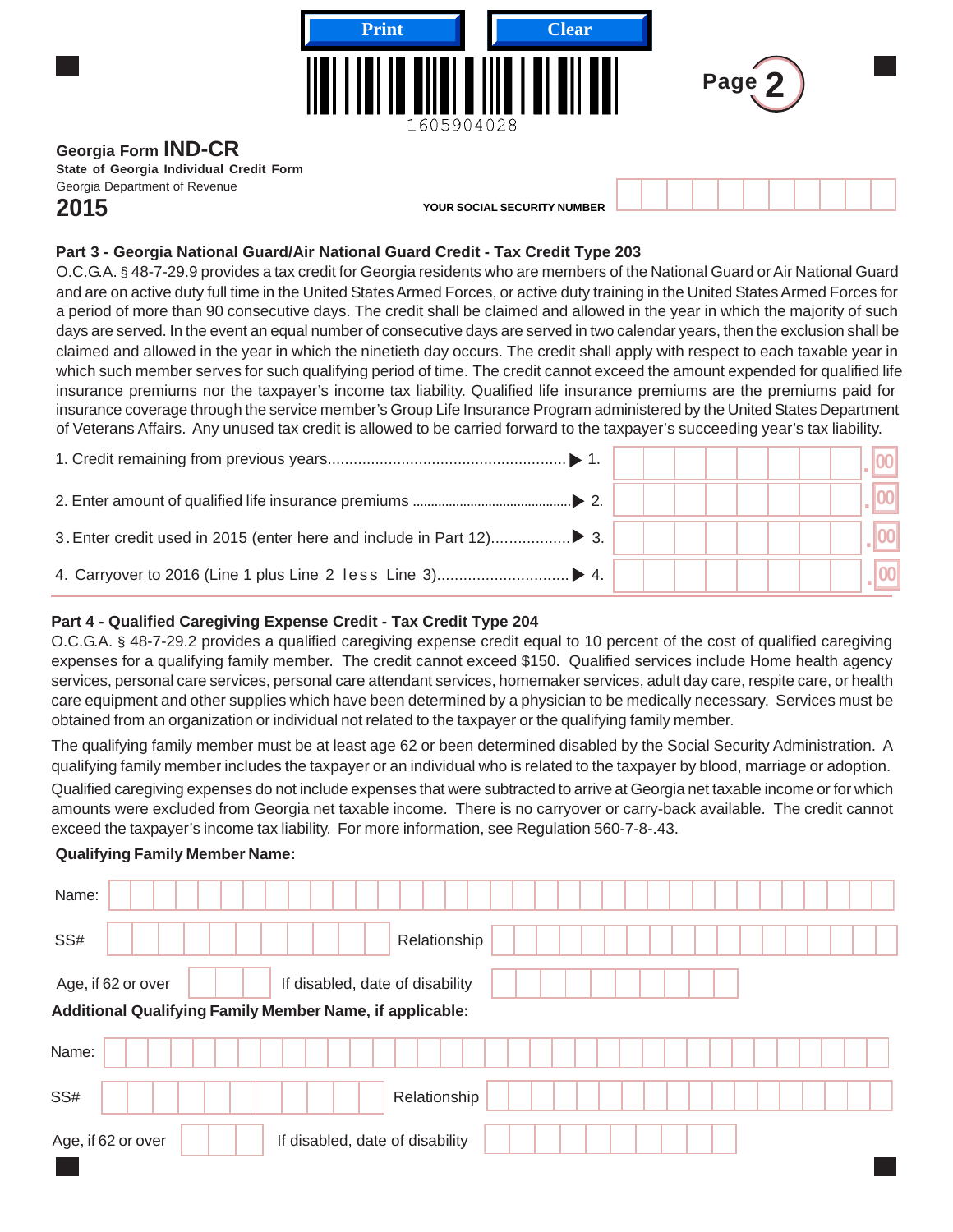|                                                                                                                | <b>Print</b><br><b>Clear</b><br>1605904038 |    | Page 3 |  |
|----------------------------------------------------------------------------------------------------------------|--------------------------------------------|----|--------|--|
| Georgia Form <b>IND-CR</b><br>State of Georgia Individual Credit Form<br>Georgia Department of Revenue<br>2015 | YOUR SOCIAL SECURITY NUMBER                |    |        |  |
| Part 4 - Qualified Caregiving Expense Credit - Tax Credit Type 204 (continued)                                 |                                            |    |        |  |
|                                                                                                                |                                            |    |        |  |
|                                                                                                                |                                            |    |        |  |
|                                                                                                                |                                            |    |        |  |
|                                                                                                                |                                            |    |        |  |
|                                                                                                                |                                            |    |        |  |
|                                                                                                                |                                            | 6. |        |  |

#### **Part 5- Driver Education Credit - Tax Credit Type 205**

O.C.G.A. § 48-7-29.5 provides for a driver education credit. This is a credit for an amount paid for a dependent minor child for a successfully completed course of driver education at a private driver training school licensed by the Department of Driver Services under Chapter 13 of Title 43, "The Driver Training School License Act." The amount of the credit is equal to \$150 or the actual amount paid, whichever is less. A private driver training school is one that primarily engages in offering driving instruction. **This does not include schools owned or operated by local, state, or federal governments. An amount paid for a completed course of driver education to a private or public high school does not qualify for this credit.** A completed course of driver education includes additional courses offered by private driver training schools such as defensive driver education. This tax credit is only allowed once for each dependent minor child of a taxpayer. The amount of the tax credit cannot exceed the taxpayer's income tax liability. The credit is not allowed with respect to any driver education expenses either deducted or subtracted by the taxpayer to arrive at Georgia taxable net income or with respect to any driver education expenses for which amounts were excluded from Georgia net taxable income. Any unused tax credit cannot be carried forward to any succeeding years' tax liability and cannot be carried back to any prior years' tax liability. Visit [www.dds.ga.gov/Training/index.aspx](http://www.dds.ga.gov/Training/index.aspx).

# **First Child**

| і пэгоппи<br>Name of private driver training school                   |     |  |  |  |  |
|-----------------------------------------------------------------------|-----|--|--|--|--|
| Name of dependent minor child                                         |     |  |  |  |  |
| <b>Birth Date</b>                                                     | SS# |  |  |  |  |
|                                                                       |     |  |  |  |  |
| Second Child, if applicable<br>Name of private driver training school |     |  |  |  |  |
| Name of dependent minor child                                         |     |  |  |  |  |
| <b>Birth Date</b>                                                     | SS# |  |  |  |  |
|                                                                       |     |  |  |  |  |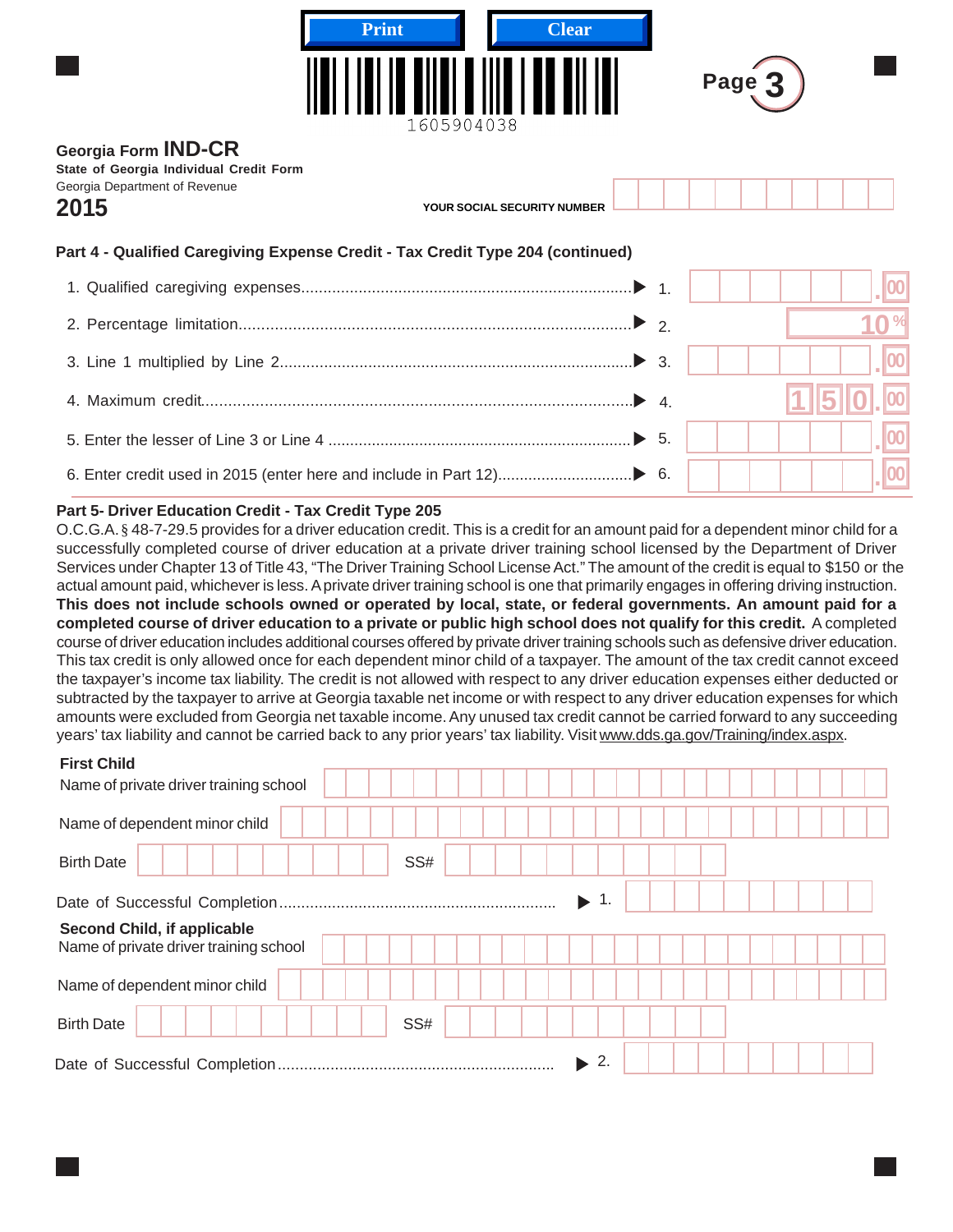| <b>Print</b><br>Georgia Form <b>IND-CR</b>                                       | <b>Clear</b><br>1605904048         | Page |
|----------------------------------------------------------------------------------|------------------------------------|------|
| State of Georgia Individual Credit Form<br>Georgia Department of Revenue<br>2015 | <b>YOUR SOCIAL SECURITY NUMBER</b> |      |
| Part 5- Driver Education Credit - Tax Credit Type 205 (continued)                |                                    |      |
| 1. Amount paid for the successfully completed course(s)                          | $\blacktriangleright$ 1.           |      |
|                                                                                  | $\triangleright$ 2.                |      |
|                                                                                  | $\triangleright$ 3.                |      |
|                                                                                  |                                    |      |

#### **Part 6 - Disaster Assistance Credit - Tax Credit Type 206**

O.C.G.A. § 48-7-29.4 provides for a credit for a taxpayer who receives disaster assistance during a taxable year from the Georgia Emergency Management Agency or the Federal Emergency Management Agency. The amount of the credit is equal to \$500 or the actual amount of the disaster assistance, whichever is less. The credit cannot exceed the taxpayer's income tax liability. Any unused tax credit can be carried forward to the succeeding years' tax liability but cannot be carried back to the prior years' tax liability. The approval letter from the disaster assistance agency must be enclosed with the return.

The following types of assistance qualify:

- Grants from the Department of Human Services' Individual and Family Grant Program.
- Grants from GEMA and/or FEMA.
- Loans from the Small Business Administration that are due to disasters declared by the President or Governor.

| Disaster assistance agency |  |            |
|----------------------------|--|------------|
|                            |  |            |
|                            |  |            |
|                            |  |            |
|                            |  | <b>510</b> |
|                            |  |            |
|                            |  |            |
|                            |  |            |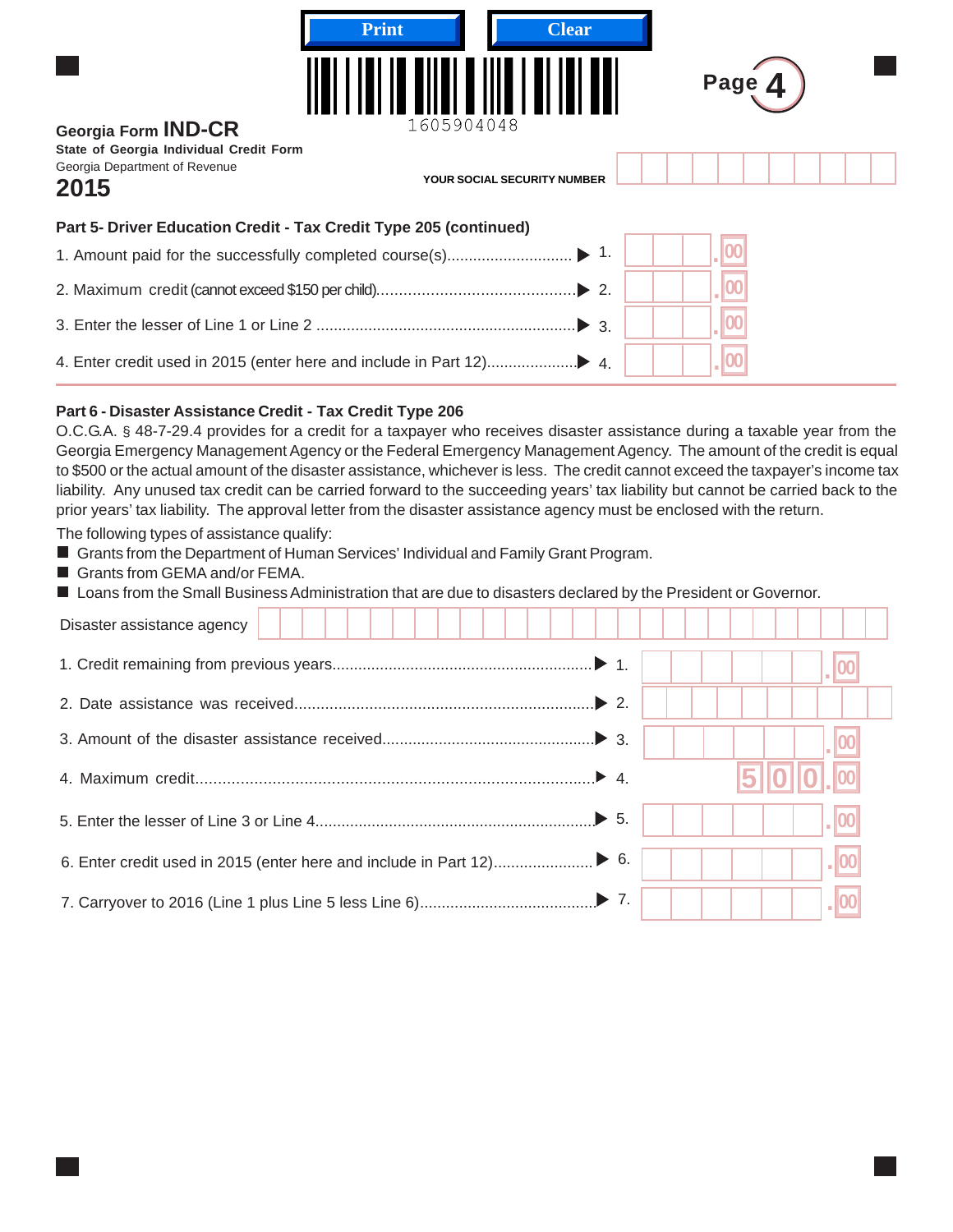

# **Georgia Form IND-CR**

**State of Georgia Individual Credit Form** Georgia Department of Revenue

**YOUR SOCIAL SECURITY NUMBER**

# **2015**

# **Part 7- Rural Physicians Credit - Tax Credit Type 207**

O.C.G.A. § 48-7-29 provides for a \$5,000 tax credit for rural physicians. The tax credit may be claimed for not more than five years. There is no carryover or carry-back available. The credit cannot exceed the taxpayer's income tax liability. In order to qualify, the physician must meet the following conditions:

- 1. The physician must have started working in a rural county after July 1, 1995. If the physician worked in a rural county prior to that date, a period of at least three years must have elapsed before the physician returns to work in a rural county.
- 2. The physician must practice and reside in a rural county. For taxable years beginning on or after January 1, 2003, a physician qualifies for the credit if they practice in a rural county and reside in a county contiguous to a rural county. A rural county is defined as one with 65 or fewer persons per square mile according to the United States Decennial Census of 1990 or any future such census. For taxable years beginning on or after January 1, 2012, the United States Decennial Census of 2010 is used (see regulation 560-7-8-.20 for transition rules). A listing of rural counties for purposes of the rural physicians credit may be obtained at the following web page: <http://dor.georgia.gov>
- 3. The physician must be licensed to practice medicine in Georgia, primarily admit patients to a rural hospital, and practice in the fields of family practice, obstetrics and gynecology, pediatrics, internal medicine, or general surgery. A rural hospital is defined as an acute-care hospital located in a rural county that contains 80 or fewer beds. For taxable years beginning on or after January 1, 2003, a rural hospital is defined as an acute-care hospital located in a rural county that contains 100 or fewer beds. For more information, see Regulation 560-7-8-.20.

# **Only enter the information for the taxpayer and/or the spouse if they are a rural physician.**

| Taxpayer                                         | Spouse                                           |
|--------------------------------------------------|--------------------------------------------------|
| 1. County of residence                           | 1. County of residence                           |
|                                                  |                                                  |
| 2. County of practice                            | 2. County of practice                            |
|                                                  |                                                  |
| 3. Type of practice                              | 3. Type of practice                              |
|                                                  |                                                  |
| 4. Date started working as a rural physician     | 4. Date started working as a rural physician     |
|                                                  |                                                  |
| 5. Number of hospital beds in the rural hospital | 5. Number of hospital beds in the rural hospital |
|                                                  |                                                  |

| 6. Rural physicians credit, enter \$5,000 per rural physician 6.    |  |  |  |
|---------------------------------------------------------------------|--|--|--|
| 7. Enter credit used in 2015 (enter here and include in Part 12) 7. |  |  |  |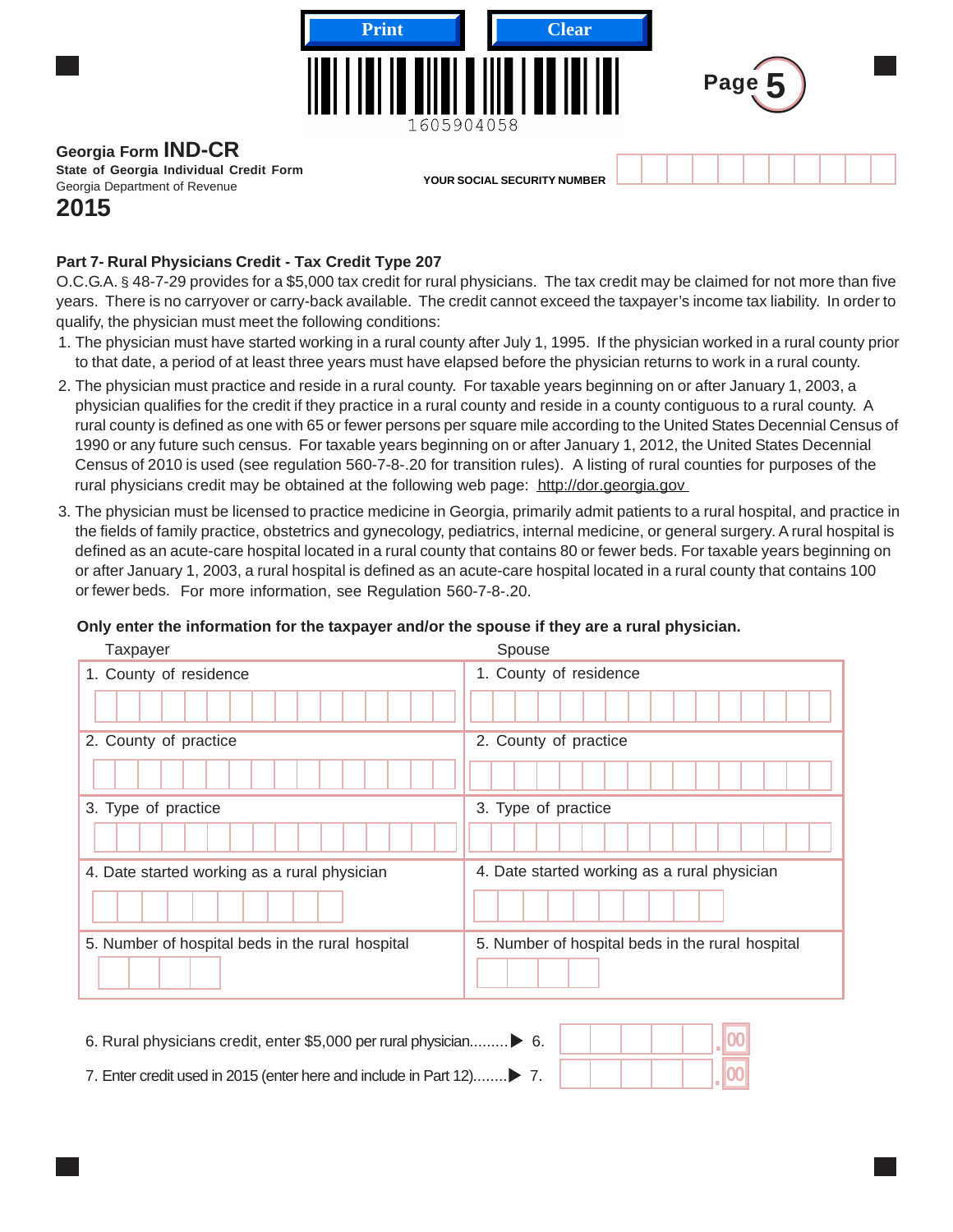

# **2015**

### **Part 8- Adoption of a Foster Child Credit - Tax Credit Type 208**

Georgia Code Section 48-7-29.15 provides an income tax credit for the adoption of a qualified foster child. The amount of the credit is \$2,000 per qualified foster child per taxable year, commencing with the year in which the adoption becomes final, and ending in the year in which the adopted child attains the age of 18. This credit applies to adoptions occurring in the taxable years beginning on or after January 1, 2008. Any unused credit can be carried forward until used.

| 4. Carryover to 2016 (Line 1 plus Line 2 less Line 3) $\blacktriangleright$ 4. |  |  |
|--------------------------------------------------------------------------------|--|--|

#### **Part 9- Eligible Single-Family Residence Tax Credit - Tax Credit Type 209**

O.C.G.A. § 48-7-29.17 provides taxpayers a credit for the purchase of an eligible single-family residence located in Georgia. An eligible single-family residence is a single-family structure (including a condominium unit as defined in O.C.G.A.§ 44-3-71) that is occupied for residential purposes by a single family, that is:

a) Any residence (including a new residence, one occupied at the time of sale, or a previously occupied residence) that was for sale prior to May 11, 2009 and that remained for sale after May 11, 2009; or

b) A residence with respect to which a foreclosure event has taken place and which is owned by the mortgagor or the mortgagor's agent; or

c) An owner-occupied residence with respect to which the owner's acquisition indebtedness was in default on or before March 1, 2009. Acquisition indebtedness is debt incurred in acquiring, constructing, or substantially improving a qualified residence and which is secured by such residence. Refinanced debt is acquisition debt if at least a portion of such debt refinances the principal amount of existing acquisition indebtedness.

A taxpayer is allowed the tax credit for a purchase of one eligible single-family residence made between June 1, 2009 and November 30, 2009. The credit amount is the lesser of 1.2 percent of the purchase price of the eligible single-family residence or \$1,800.00. The amount of the tax credit that may be claimed and allowed in a single tax year cannot exceed the lesser of 1/3 of the credit or the taxpayer's income tax liability. Any unused tax credit can be carried forward but cannot be carried back.

The taxpayer must have claimed the credit in 2009 in order to claim the unused credit below.

|  | 33.33%               |
|--|----------------------|
|  | $\lfloor 00 \rfloor$ |
|  | $\vert$ 00 $\vert$   |
|  | 00                   |
|  | 100                  |
|  |                      |